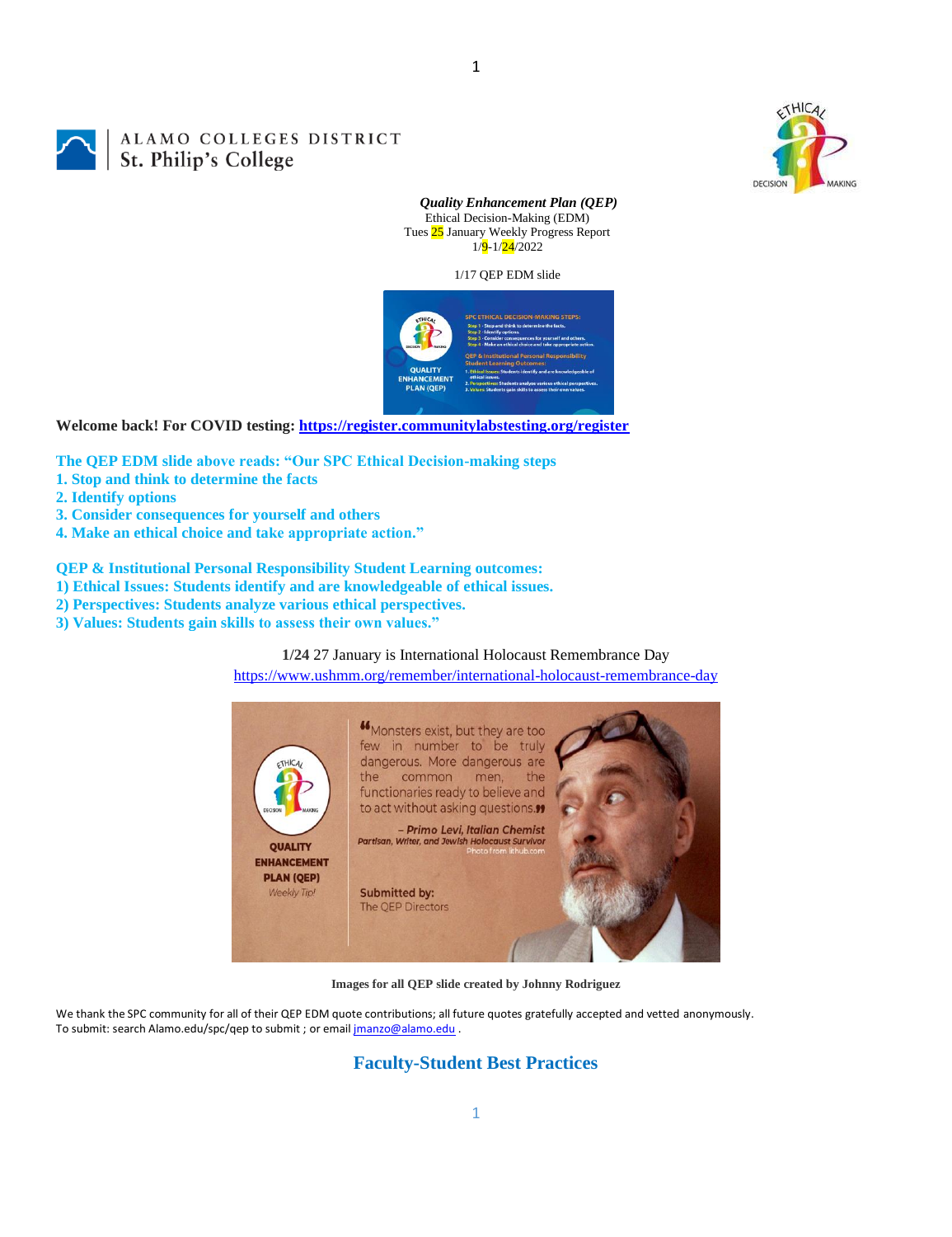**Convocation case study:** Saturday 8 January. 556 participants. Andy Hill, Charlie Langston, Dr. Marie Feldmeier.

New Employee QEP Orientation: Tuesday 11 January. 27 participants. Liz Castillo, Dr. Manzo. **Title IX Substance Abuse Program and QEP Partnership:** Monday 24 January. Eitandria Tello, John Martin, Liz Castillo, Dr. Manzo.

## **Student Engagement**

*What Would You Do* **scenarios:** Dr. Angela McPherson Williams (Dr. Mac), Director of Student Success; SEG recipients; and Department of Student Life staff.

**Student Engagement Grants:** Planning: To continue our partnership with Bowden Academy, contingency plans include possible visits to Bowden Academy, and/or for SPC students to write a children's book using the [SPC QEP 4 step ethical decision-making process](https://mail.alamo.edu/owa/redir.aspx?REF=QPGGgOE-3HbbrbCAzqBFQWbtY3e2Gc0f0qSFld99-4hqZWSPr8DYCAFodHRwczovL3d3dy5hbGFtby5lZHUvbGluay8zYjg5NjQxMTY3MGY0YTZlYjU2MzNkNGFmNjE1OTBjNC5hc3B4) and identify an ethical issue, values, and perspectives of characters involved in the story.<https://www.alamo.edu/spc/admissions/pay-for-college/scholarships/seg/> Irene Young. Kelli Rolland-Adkins.

**Community outreach: Early College and Dual Credit High school and Advisory presentations**

**Online version:** <https://www.loom.com/share/0ee25d0055a24b7ca781b4b700b13b01> **(8:44). 1,787 viewings.** Liz Castillo.

**Early Childhood and Family Studies Program Orientation:** Wednesday 19 January, 6 pm. 15 participants. Dr. Manzo.

#### **Additional updates**

**Assessment Dates:** PSRI-I F 8/20 – F 10/8; PSRI-II M 11/1 – F 12/10. 139 completed both tests. Liz Castillo, Dr. Manzo.

#### **Ongoing: Assessments of Faculty Training and Community Outreach**

**Faculty training events survey:** <https://survey.alamo.edu/Survey.aspx?s=439c10d5fbe14e7cafe541f73aba507b> **Advisory Board survey:** [https://survey.alamo.edu/Survey.aspx?s=6da0af8135f9419f86714b40432e72e0](https://mail.alamo.edu/owa/redir.aspx?C=ltSuwFrmmhFPV6kAmiCFHriyLNGIl0PeNuaCUMi1FWtl6dwQ6ubXCA..&URL=https%3a%2f%2fsurvey.alamo.edu%2fSurvey.aspx%3fs%3d6da0af8135f9419f86714b40432e72e0)

## **Upcoming Tasks, Events, and Initiatives**

**Artifact assessment.** 3 and 4 February. Shanna Bradford.

**Community Awareness**

**Faculty-Student Best Practices**

**Academic Success Division:** Thursday 24 March., 9 am. **Applied Science & Technology MLK Campus Division:** tbd **Applied Science & Technology SW Campus Division:** tbd **Arts & Sciences Division:** tbd **College Services Division:** tbd **Health Sciences Division:** tbd